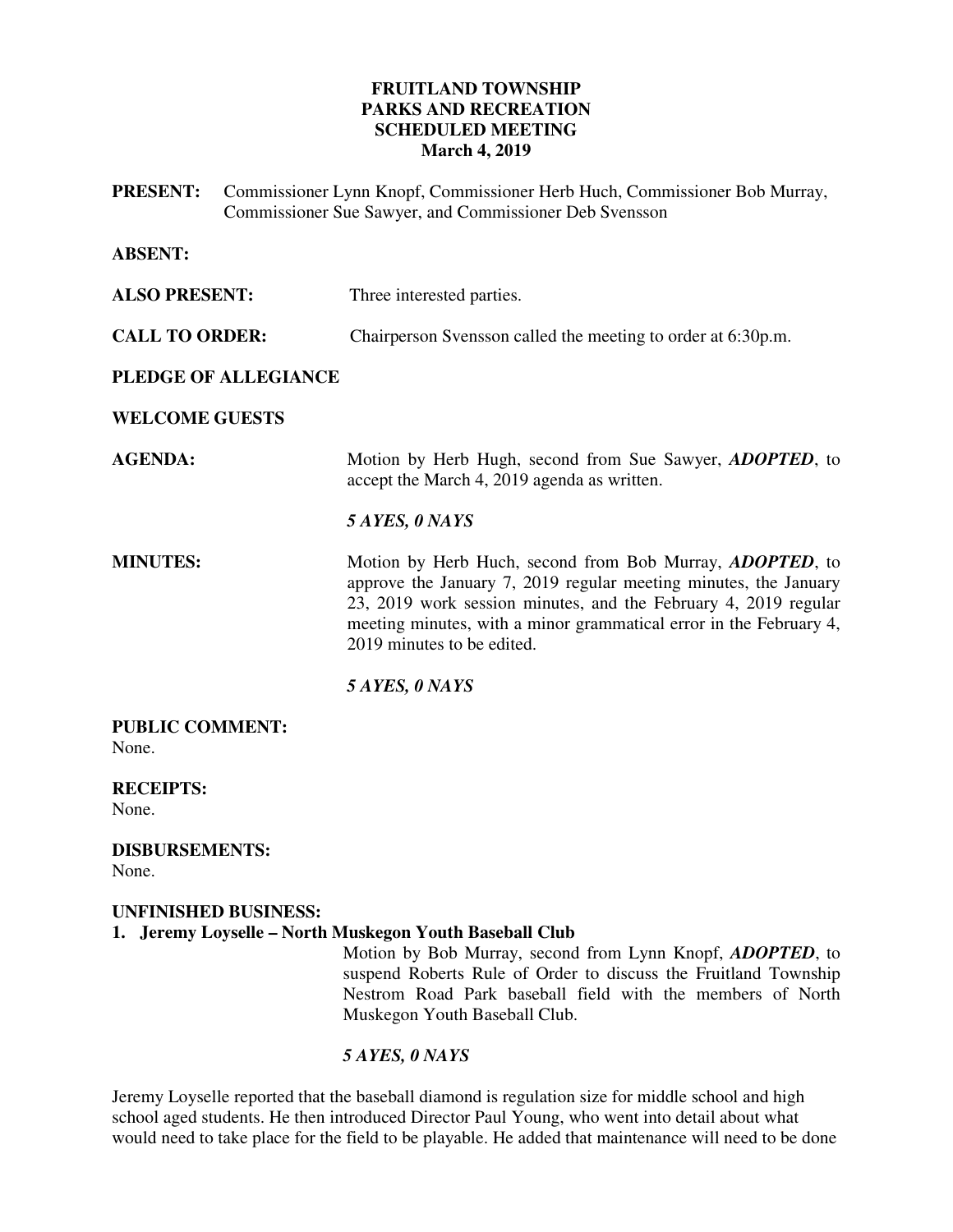#### **PARKS AND RECREATION COMMISSION** March 4, 2019 **Page 2 of 3**

on the field as well. The quotes for tools needed are \$250 for a sod buster and \$30 for three yards of sand from H&H. This project is expected to take approximately 4-5 hours to complete. Mr. Young stated that he would like to request the field for use from April to June from 4:00-7:00p.m. Monday through Friday. The commissioners agreed they would like to move forward.

> Motion by Sue Sawyer, second from Bob Murray, *ADOPTED*, to follow Roberts Rule of Order and go back into meeting discussions.

#### *5 AYES, 0 NAYS*

#### **2. 2019-2020 meeting schedule**

Chairperson Svensson mentioned three meeting dates that would cause a conflict with elections, so the group agreed to move the dates to the corresponding Wednesday of those particular meetings to not conflict with any other board or group that uses the board room.

> Motion by Hurb Huch, second from Lynn Knopf, *ADOPTED*, to approve the 2019-2020 meeting schedule for the dates of April 1, 2019, May 8, 2019, June 3, 2019, July 1, 2019, August 7, 2019, September 3, 2019, October 7, 2019, November 6, 2019, December 2, 2019, January 6, 2020, February 3, 2020, and March 2, 2020.

### *5 AYES, 0 NAYS*

#### **3. 2018-2019 expenditures**

Chairperson Svensson reported that the costs for the bleachers to be repaired is \$1,850 and the lumber for the steps to be repaired is \$1,219.95. The commissioners all agreed to request these items to be taken out of the 2018-2019 budget.

> Motion by Hurb Huch, second from Lynn Knopf, *ADOPTED*, to go to the Township Board to request that the bleacher fees and lumber fees be taken out of the Repairs and Maintenance portion of the 2018-2019 fiscal year budget.

### *5 AYES, 0 NAYS*

#### **4. 2019-2020 budget**

Commissioner Knopf reported that quotes for the tennis courts from 2017, stating that she hadn't received new quotes from the gentleman that she was speaking with. After much discussion, the commissioners agreed to increase the costs for tennis court repairs to \$6,000.00. This would put Repairs and Maintenance at \$15,200.00, including \$3,000.00 for miscellaneous repairs, \$500.00 for steps on the stairway, \$500.00 for park signage, \$2,500.00 for tree trimming, and \$500.00 for ball field upgrades and maintenance. They are also requesting \$700.00 for postage to cover three informational mailings to residents, \$3,000.00 for Contracting Community Services for Sport and Shorts, \$700.00 for Printing and Publishing, and \$40,250.00 for Capital Improvements which will include \$5,000.00 for portable water to both pavilions, \$250.00 for security cameras, and \$35,000.00 for playground equipment.

> Motion by Bob Murray, second from Sue Sawyer, *ADOPTED*, to present their proposed budget for the 2019-2020 fiscal year to the Township Board.

*5 AYES, 0 NAYS*